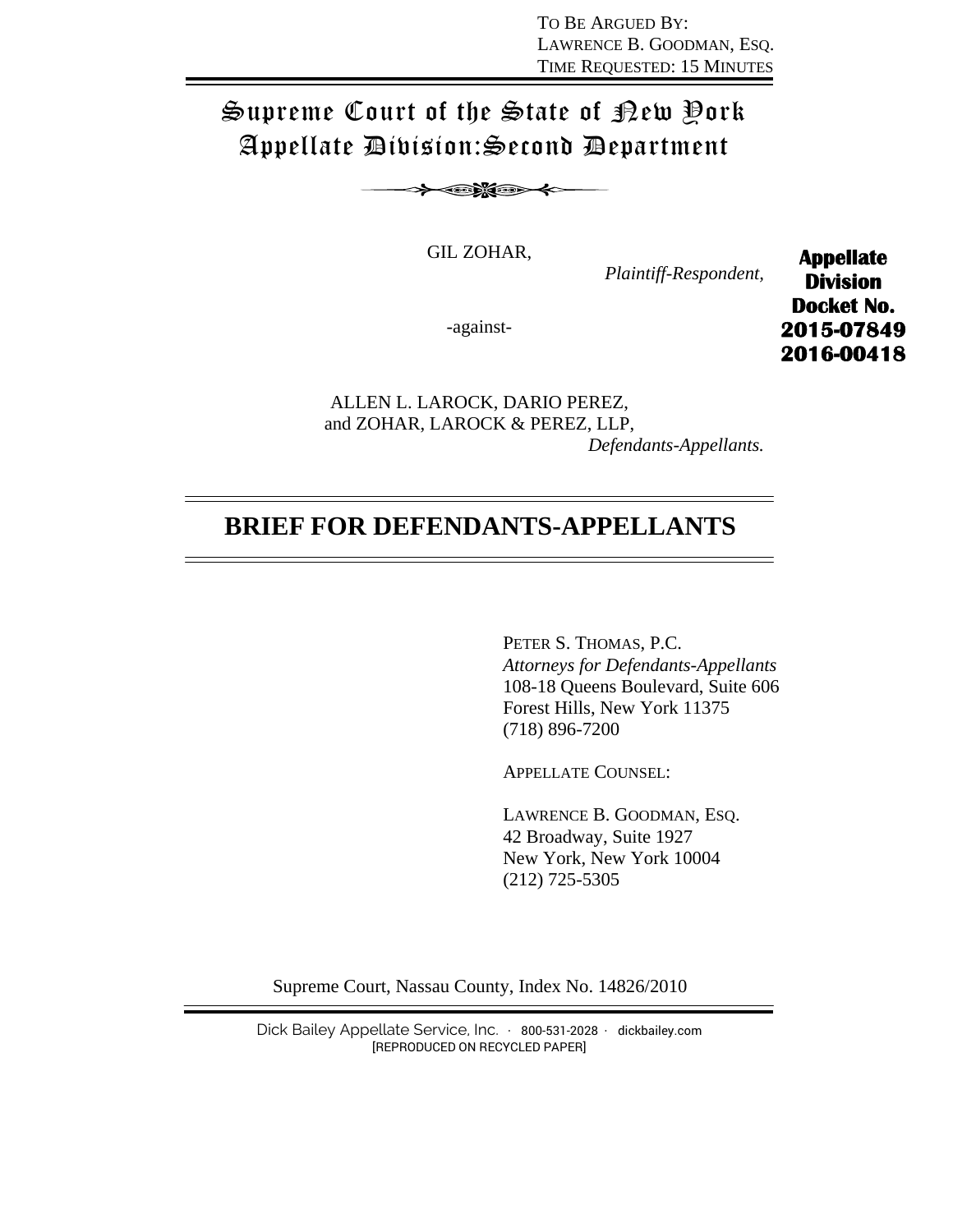| SUPREME COURT OF THE STATE OF NEW YORK<br>APPELLATE DIVISION: SECOND DEPARTMENT |                          |                    |
|---------------------------------------------------------------------------------|--------------------------|--------------------|
| GIL ZOHAR,                                                                      |                          |                    |
| Plaintiff-Respondent,                                                           | $\sim 1000$ km s $^{-1}$ | Index No. 14826/10 |
| $-$ against $-$                                                                 |                          |                    |
| ALLEN L. LAROCK, DARIO PEREZ, ZOHAR,<br>LAROCK & PEREZ, LLP,                    |                          |                    |
| Defendants-Appellants.                                                          |                          |                    |
|                                                                                 |                          |                    |

#### **STATEMENT PURSUANT TO CPLR 5531**

1. The index number of this action is 14826/10.

2. The names of the original parties are set forth in the above caption. There has been no change in the parties.

3. This action was commenced in the Supreme Court, Nassau County.

4. This action was commenced on or about August 4, 2010 by filing a summons with notice. Plaintiff served a complaint on or about December 2, 2011. Defendants served their answer on or about April 11, 2012.

5. Plaintiff commenced this action for breach of a limited partnership agreement and for an accounting.

6. Defendants' appeal is from (i) so much of the order of the Supreme Court, Nassau County (Bucaria, J.), dated May 7, 2015, as concluded that an amendment of the limited partnership agreement which reduced plaintiff's interest in the partnership to 15% was invalid; and (ii) so much of the order of the same court and justice, dated November 16, 2015, as granted plaintiff's motion for leave to reargue the order dated May 7, 2015 as dismissed the complaint, and upon reargument, (a) ordered an accounting; and (b) adhered to the Court's determination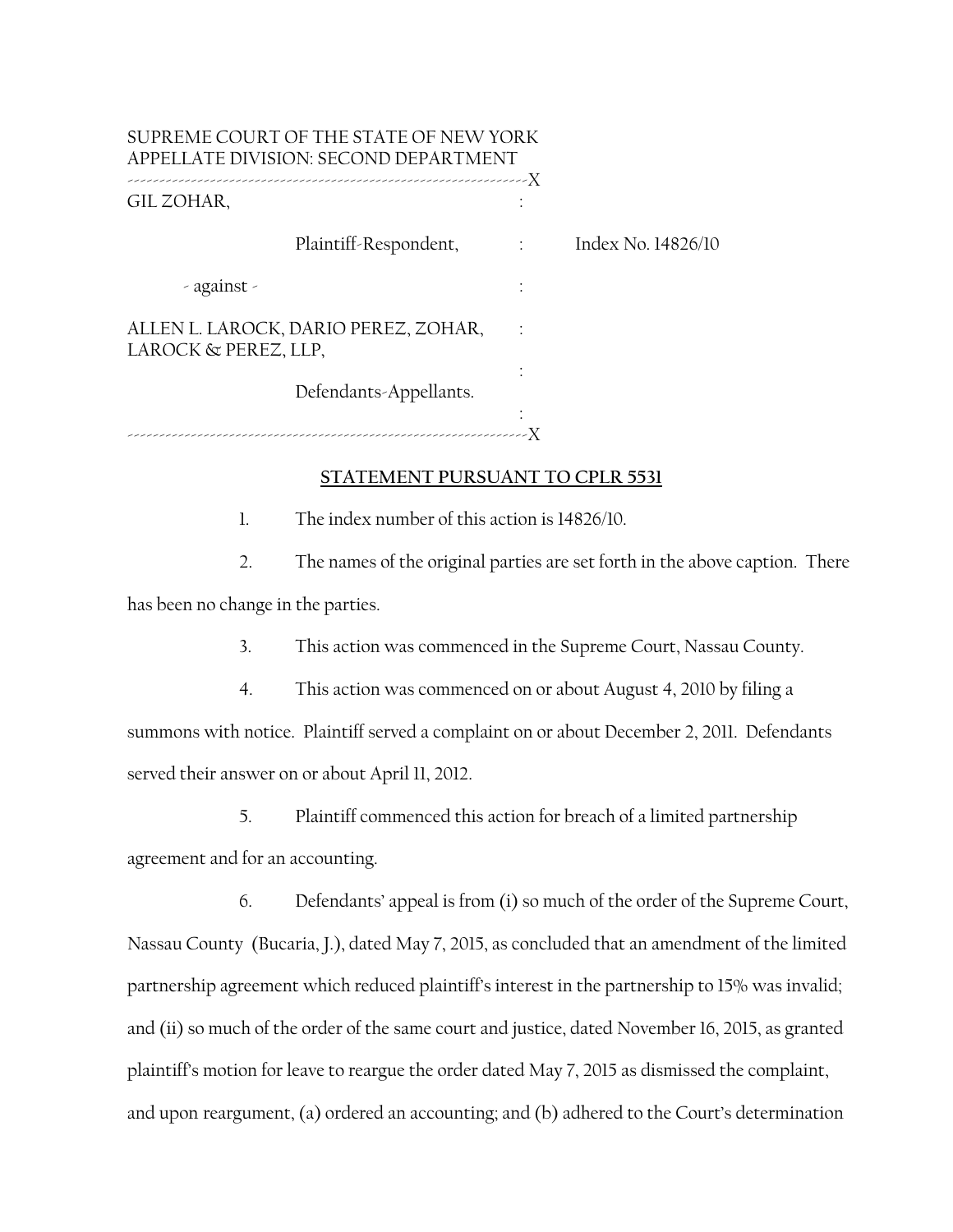in its order dated May 7, 2015 that the amendment of the limited partnership agreement which reduced plaintiff's interest in the partnership to 15% was invalid.

7. This appeal is on the full record.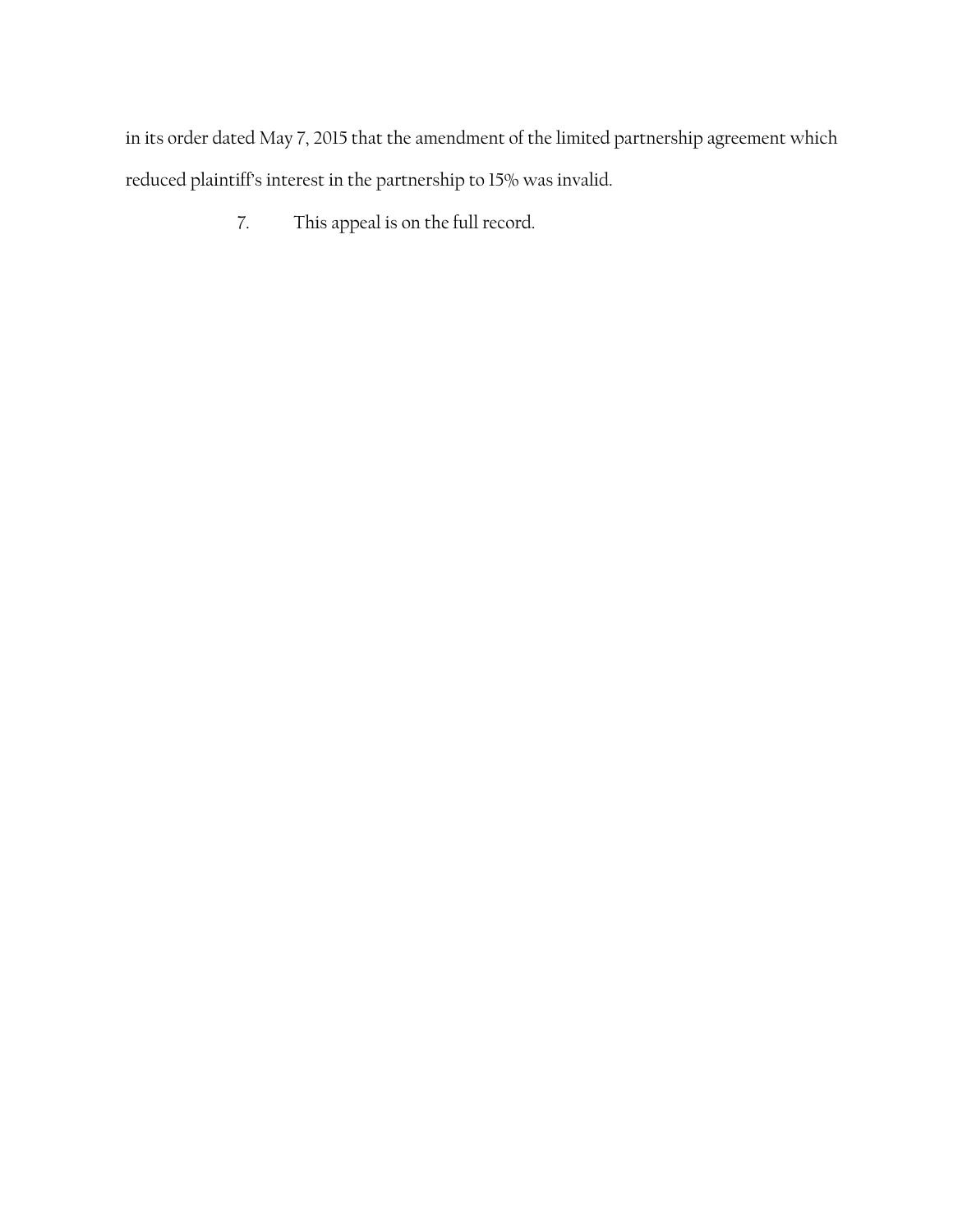## **TABLE OF CONTENTS**

**Page**

| The Initial Reduction of Plaintiff's Partnership Interest. 6<br>Plaintiff's Cross-Motion to Dismiss Defendants' Counterclaims. 9 |
|----------------------------------------------------------------------------------------------------------------------------------|
| POINT I                                                                                                                          |
| PLAINTIFF IS NOT ENTITLED TO AN ACCOUNTING                                                                                       |

## POINT II

| THE REDUCTION OF PLAINTIFF'S PARTNERSHIP<br><b>INTEREST FROM 25% TO 15% WAS PROPER AND IN</b><br>ACCORDANCE WITH THE PARTNERSHIP AGREEMENT 18 |
|-----------------------------------------------------------------------------------------------------------------------------------------------|
|                                                                                                                                               |
|                                                                                                                                               |

UNDER THE PARTNERSHIP AGREEMENT.. . . . . . . . . . . . . . . . . . . . . 13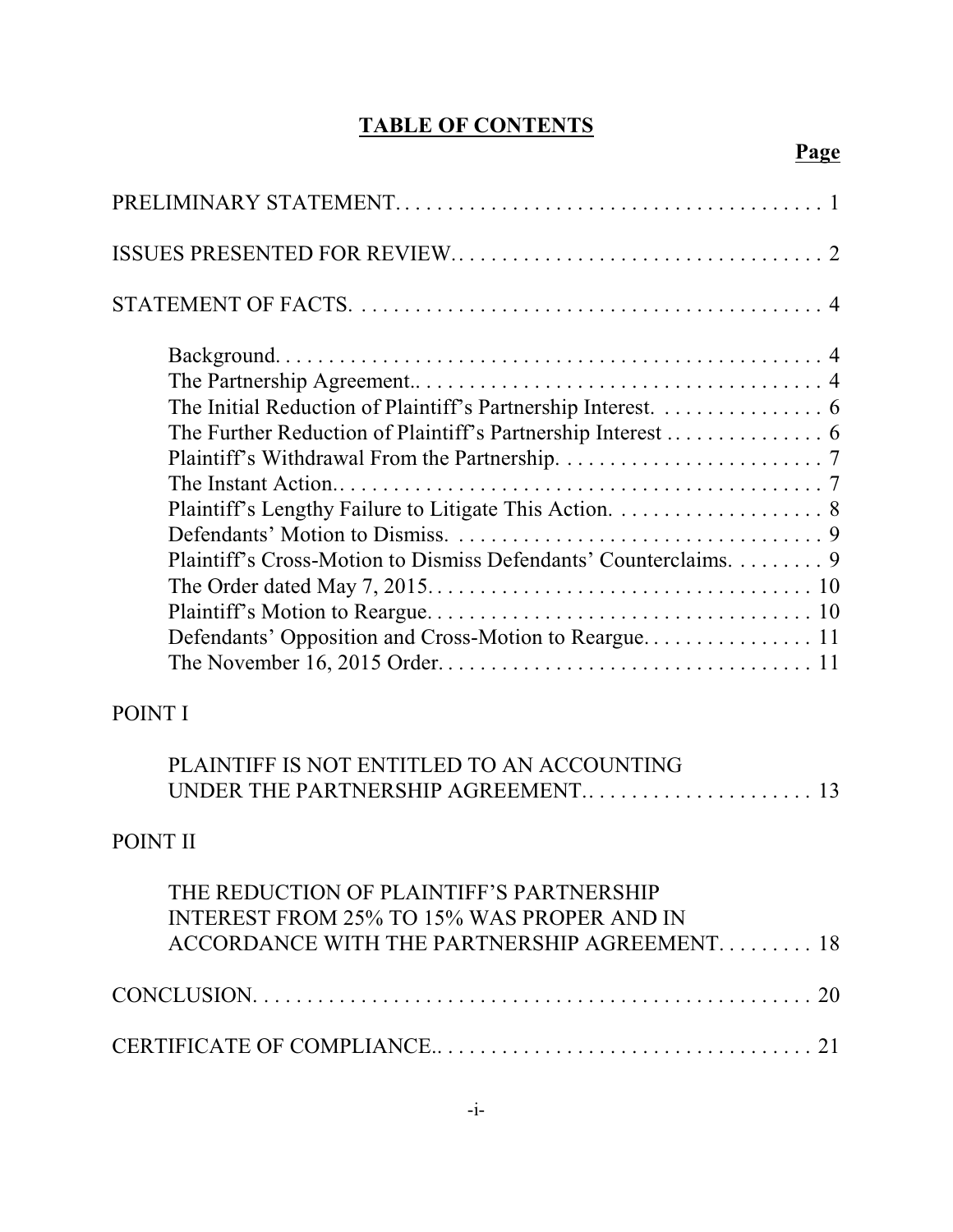#### **BRIEF OF DEFENDANTS-APPELLANTS**

## **PRELIMINARY STATEMENT**

Defendants-appellants respectfully submit this brief in support of their appeal from (i) so much of the order  $(R, 3-5)^1$  of the Supreme Court, Nassau County (Bucaria, J.), dated May 7, 2015, as concluded that an amendment of the limited partnership agreement which reduced plaintiff's interest in the partnership to 15% was invalid; and (ii) so much of the order of the same court and justice, dated November 16, 2015 (R. 7-9), as granted plaintiff's motion for leave to reargue the order dated May 7, 2015 as dismissed the complaint, and upon reargument, (a) ordered an accounting; and (b) adhered to the Court's determination in its order dated May 7, 2015 that the amendment of the limited partnership agreement which reduced plaintiff's interest in the partnership to 15% was invalid.

<sup>&</sup>lt;sup>1</sup> References to "R.  $\blacksquare$ " are to the pages of the Record on Appeal.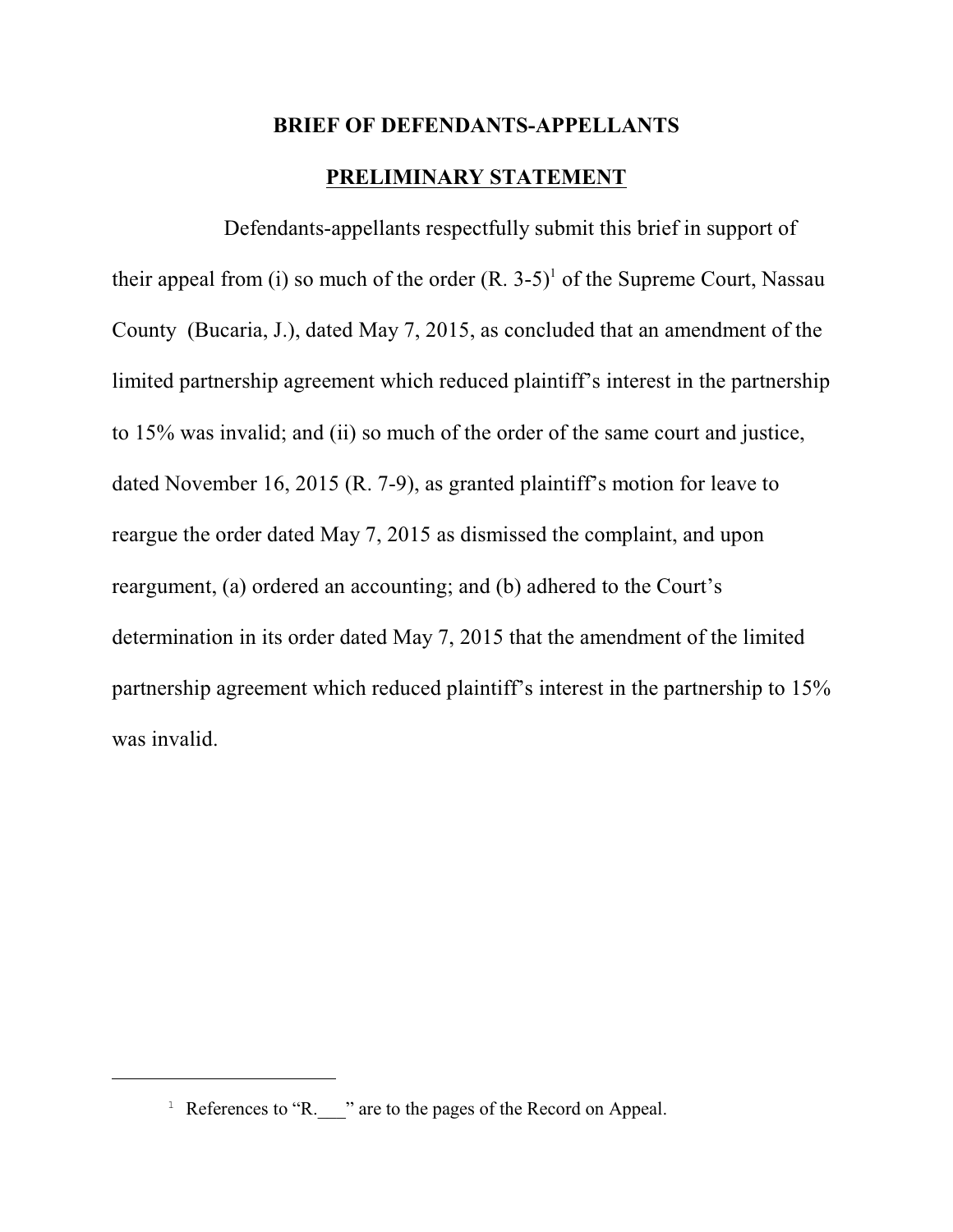#### **ISSUES PRESENTED FOR REVIEW**

(1) Whether plaintiff is entitled to an accounting where neither party sought a judicial dissolution of the partnership, and the limited partnership agreement provides that the partnership is not dissolved by the withdrawal of a partner and a partner who leaves the partnership is entitled to a buy out price, and not an accounting?

In its order dated November 16, 2015 (R. 7-9), the Supreme Court, inter alia, granted the motion by plaintiff for leave to reargue the order dated May 7, 2015 as dismissed the complaint, and upon reargument ordered an accounting.

(2) Whether section 15.01 of the limited partnership agreement (R. 84), which provides that the limited partnership "may be amended or modified from time to time only by a written instrument executed and agreed to by Partners holding 66% of the outstanding Points", authorized defendants LaRock and Perez, as holders of a combined 75% of the outstanding points in the partnership, to reduce the plaintiff's partnership interest from 25% to 15% ?

In its order dated May 7, 2015 (R. 3-5), the Supreme Court concluded that "[t]he purported July 29, 2010 amendment of the limited partnership agreement, attempting to reduce Zohar's interest to 15% was invalid because it was not consented to by plaintiff."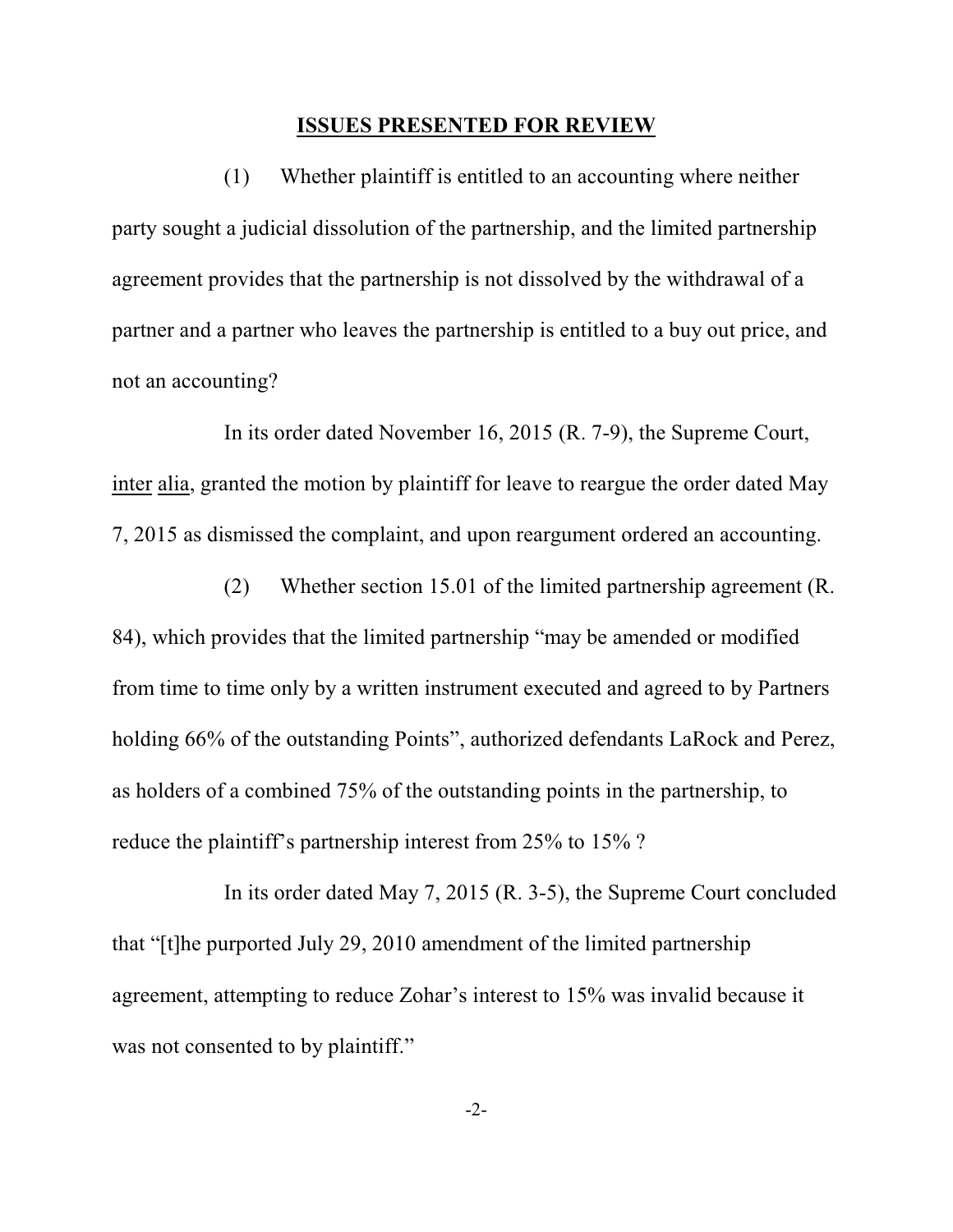In its order dated November 16, 2015 (R. 7-9) granting defendants and plaintiff leave to reargue the order dated May 7, 2015, the Supreme Court, Nassau County (Bucaria, J.) adhered to the Court's prior determination that the amendment of the limited partnership agreement which reduced plaintiff's interest in the partnership to 15% was invalid.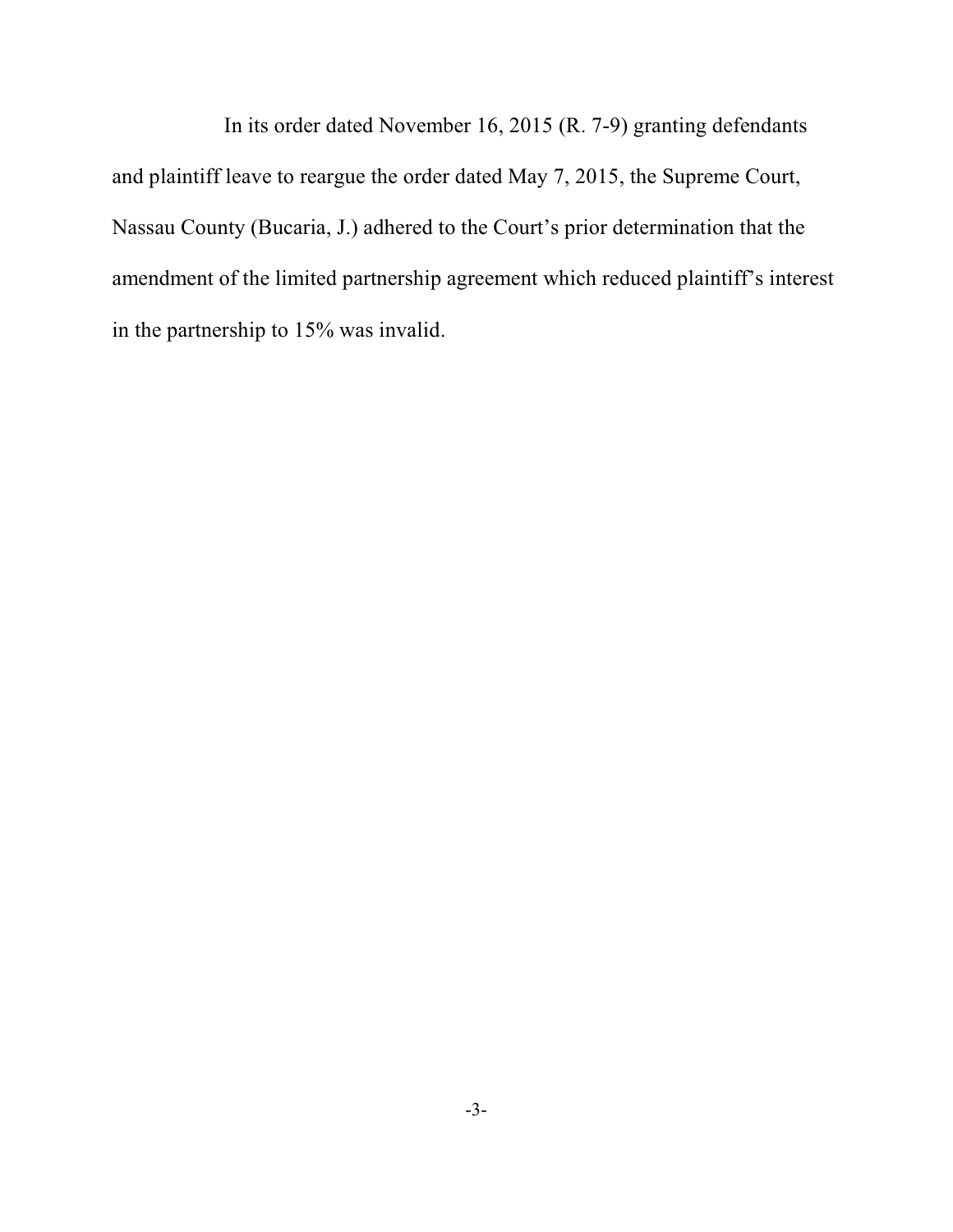#### **STATEMENT OF FACTS**

#### **Background**

Plaintiff and defendant LaRock were partners in Zohar & LaRock, a law firm (R. 3, 7-8).

Pursuant to a limited partnership agreement dated August 1, 2005 (the "Partnership Agreement") (R. 27-88) , the plaintiff and defendant LaRock agreed that defendant Perez would become a partner and that plaintiff, Zohar and Perez would each own a one-third (33.33%) interest in the new firm of Zohar, LaRock & Perez, LLP (R. 3-4, 8, 13, 30, 38, 222).

#### **The Partnership Agreement**

Insofar as is pertinent to this appeal, paragraph 3.06 of the Partnership Agreement (R. 45) provides that a partner may voluntarily withdraw from the limited partnership upon 60 days written notice. If a partner withdraws prior to normal retirement age and without disability, he shall be paid the buyout price, defined as the partner's net book value (R. 45).

Pursuant to paragraph 3.08 (R. 46-47), if a partner is expelled for cause by the other partners, the expelled partner is still entitled to the buyout price (R. 46).

Section 12.01 of the Partnership Agreement (R. 78-79), which

-4-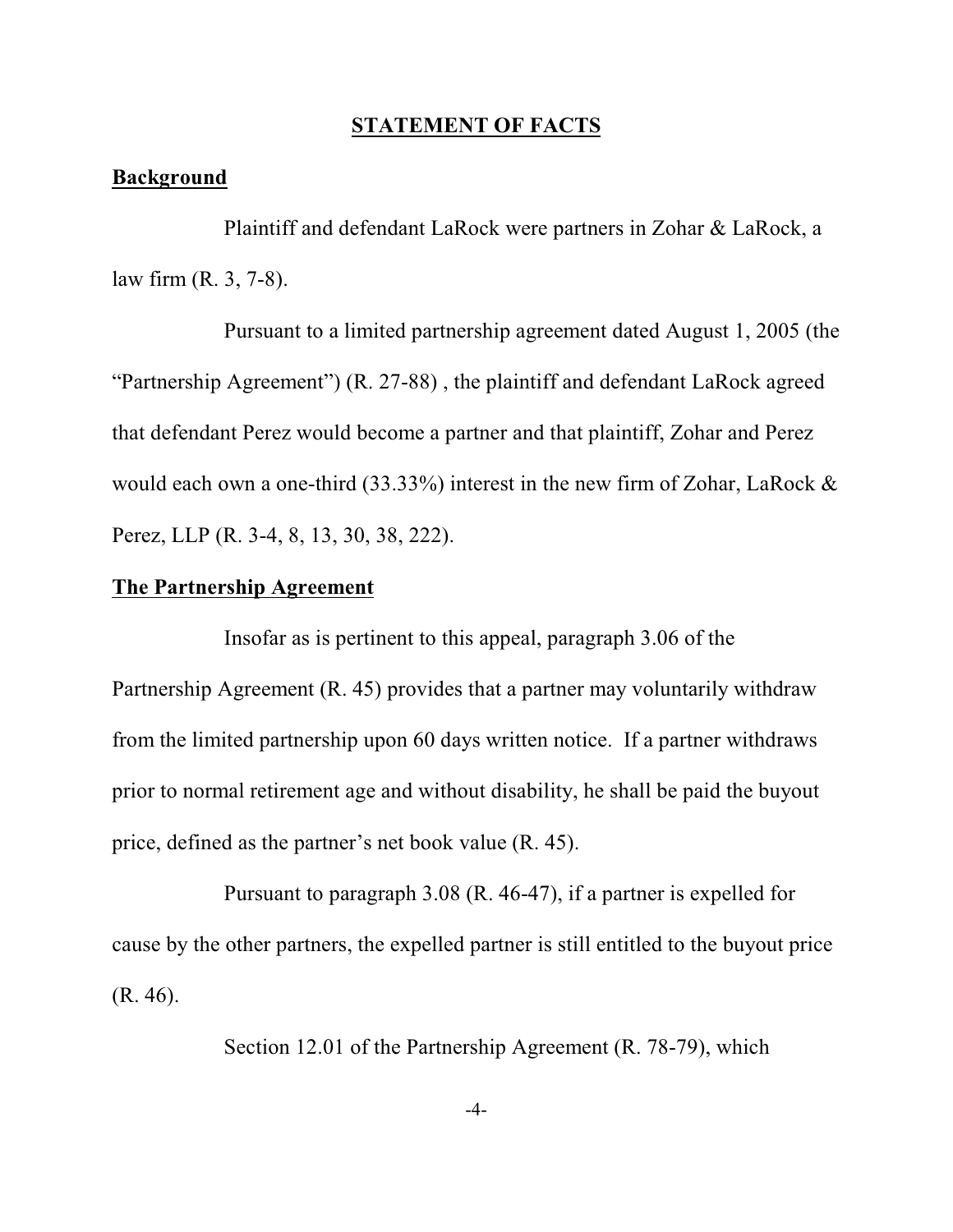governs dissolution, provides in pertinent part:

12.01 Dissolution. The company shall dissolve and its affairs shall be

wound up upon the first to occur of the following:

- (a) the written consent of a Required Interest;
- (b) the expiration of the period fixed for the duration of the Company set forth in the Partnership Agreement; or
- (c) the entry of a decree of judicial dissolution of the Company.

The Company shall not be dissolved upon the . . . resignation . . of a Partner; provided, however, that such event will cause a dissolution if it occurs at a time when the Company has only one other Partner, unless within ninety (90) days after such event, the remaining partner agrees to continue the business of the Company either (i) with a new Partner admitted to the Company (R. 78-79).

Section 15.01 of the Partnership Agreement (R. 84), entitled

"Amendment or Modification", expressly provides that "[t]he Articles and this

Agreement may be amended or modified from time to time only by a written

instrument executed and agreed to by Partners holding 66% of the outstanding

Points."<sup>2</sup>

<sup>&</sup>lt;sup>2</sup> Section 7.01 (b)(1) of the Partnership Agreement similarly provides that an "Amendment" to this Agreement must be approved by Members having sixty-six percent (66%) of all outstanding Points" (R. 65).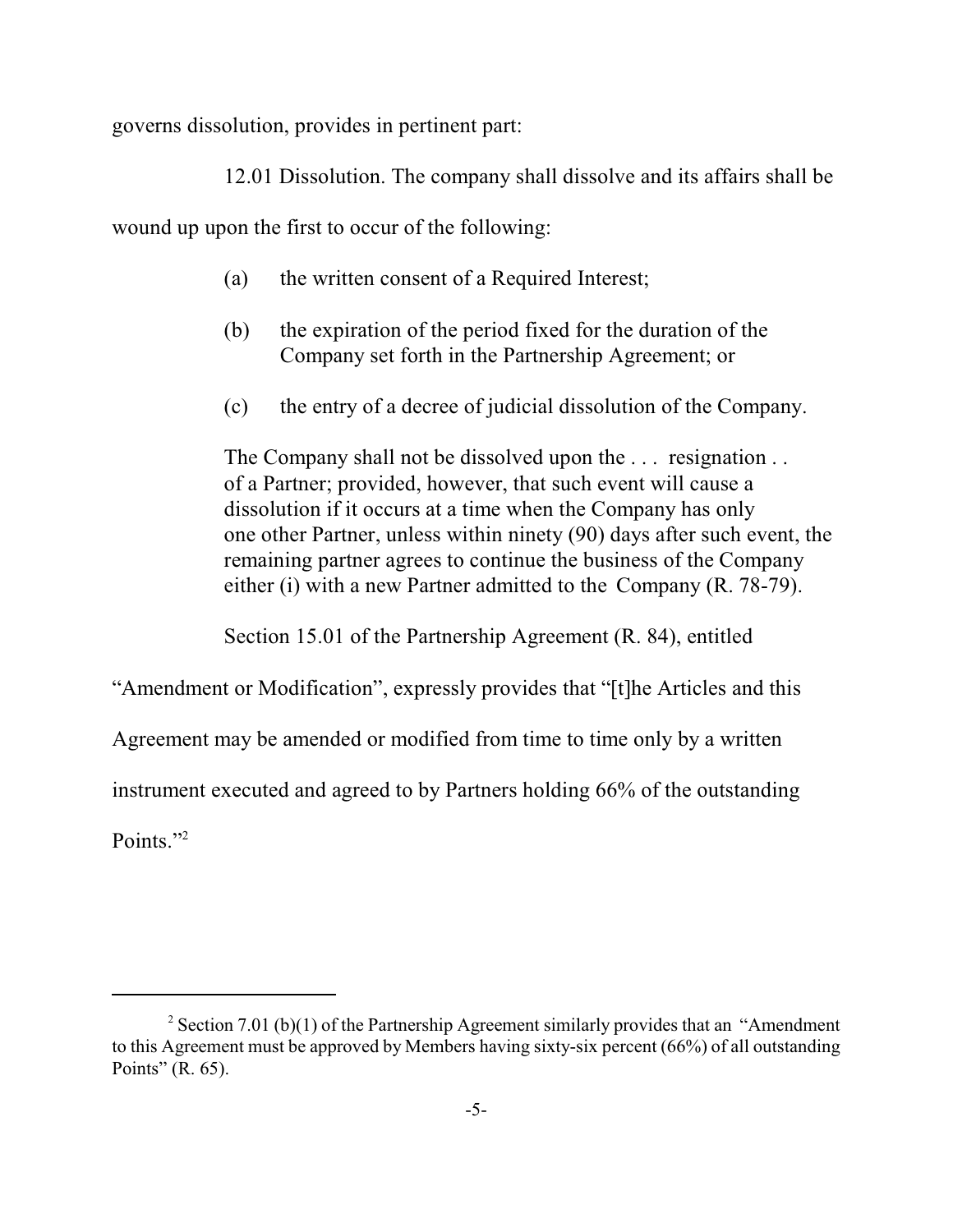## **The Initial Reduction of Plaintiff's Partnership Interest**

Pursuant to a written amendment dated August 24, 2009 (R. 89-90), the Partnership Agreement was modified to reflect that defendants LaRock and Perez would thereafter own a 37.5% interest or "points" in the partnership and that Zohar would own 25%.

## **The Further Reduction of Plaintiff's Partnership Interest**

After notice was given to all parties, a partnership meeting was held on July 29, 2010 at which defendants LaRock and Perez, the holders of a combined 75% interest in the partnership, elected to reduce plaintiff's partnership interest from 25% to 15% (R. 91-93) and increase defendants LaRock and Perez's partnership interest to 42.5% each (R. 92).

During the meeting, defendants LaRock and Perez gave plaintiff several reasons for the reduction of his partnership interest, including plaintiff's failure to bring in new business for over a year, his failure to perform numerous fundamental tasks on the firm's files such as making necessary motions and preparing cases for trial; his failure to timely file two cases, rendering them timebarred; and his failure to properly complete a client's no-fault application, which resulted in the firm being substituted by another attorney (R. 216-218).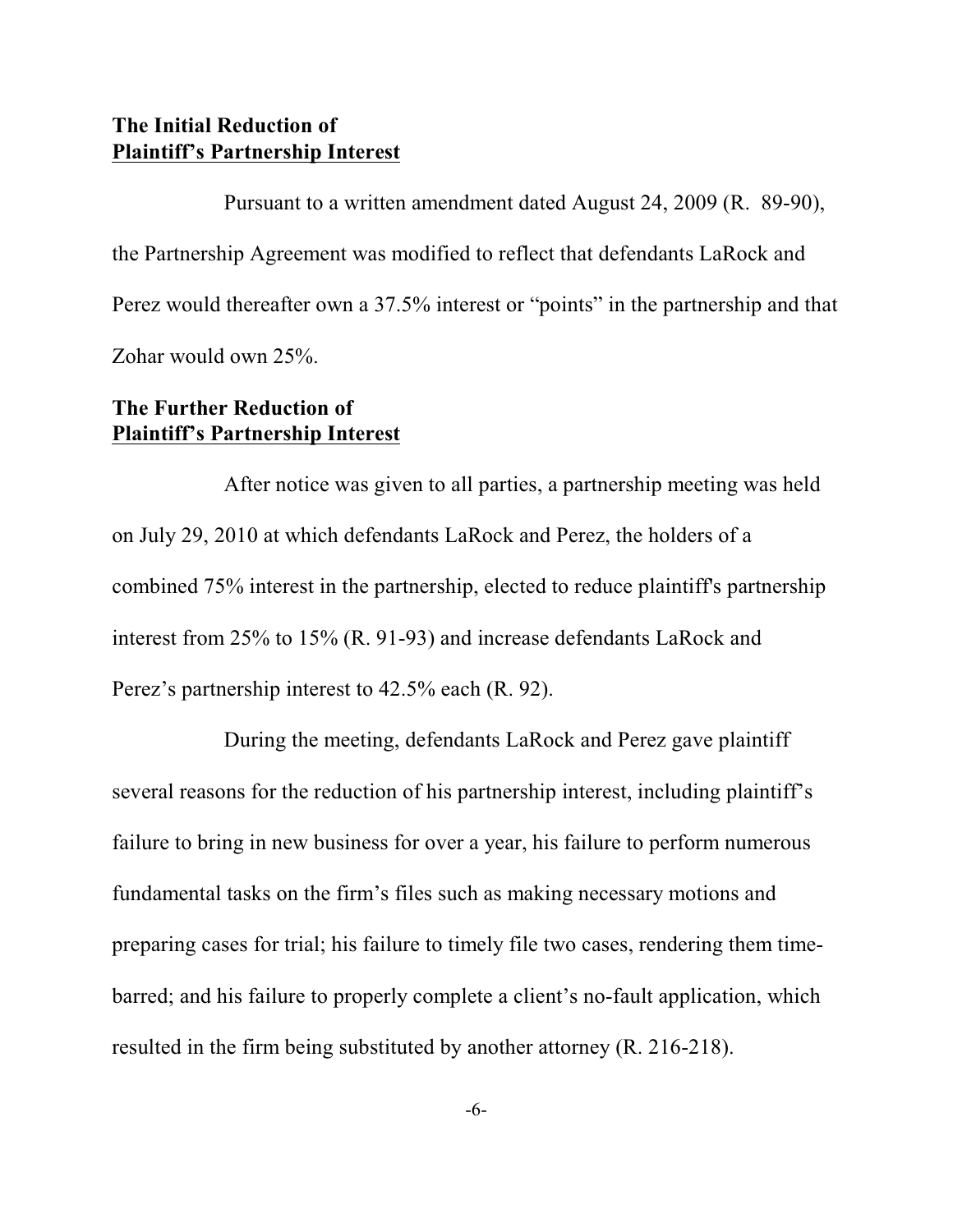Defendant Perez also brought up plaintiff's improper socializing after hours with the firm's female staff and his inappropriate and unwanted sexual advances on Mr. Perez's 20 year old niece, an intern at the firm (R. 217-218).

#### **Plaintiff's Withdrawal From the Partnership**

On or about August 3, 2010, five days after the partnership meeting at which plaintiff's interest therein had been reduced to 15%, plaintiff left the partnership without providing any prior notice to defendants (R. 14, 152). At that time, plaintiff unilaterally withdrew a total of \$49,750.00 from the firm's corporate accounts without defendants' knowledge, permission or consent (\$45,000.00 representing plaintiff's liquidated 25% interest in the firm's assets and \$4,750.00 representing return of plaintiff's capital contribution to the firm) (R. 4-5, 8, 14, 205, 214-215). Plaintiff also wrote checks to both defendants for their purported share of the balance of the money left in the operating account (R. 213). Plaintiff did not return to the firm (R. 153).

#### **The Instant Action**

On or about August 4, 2010, plaintiff commenced the instant action by filing a summons with notice (R. 94-95) to recover for "[b]reach of a Partnership Agreement and for an accounting" (R. 95). At no time prior to commencement of the action did plaintiff request an accounting of the firm's

-7-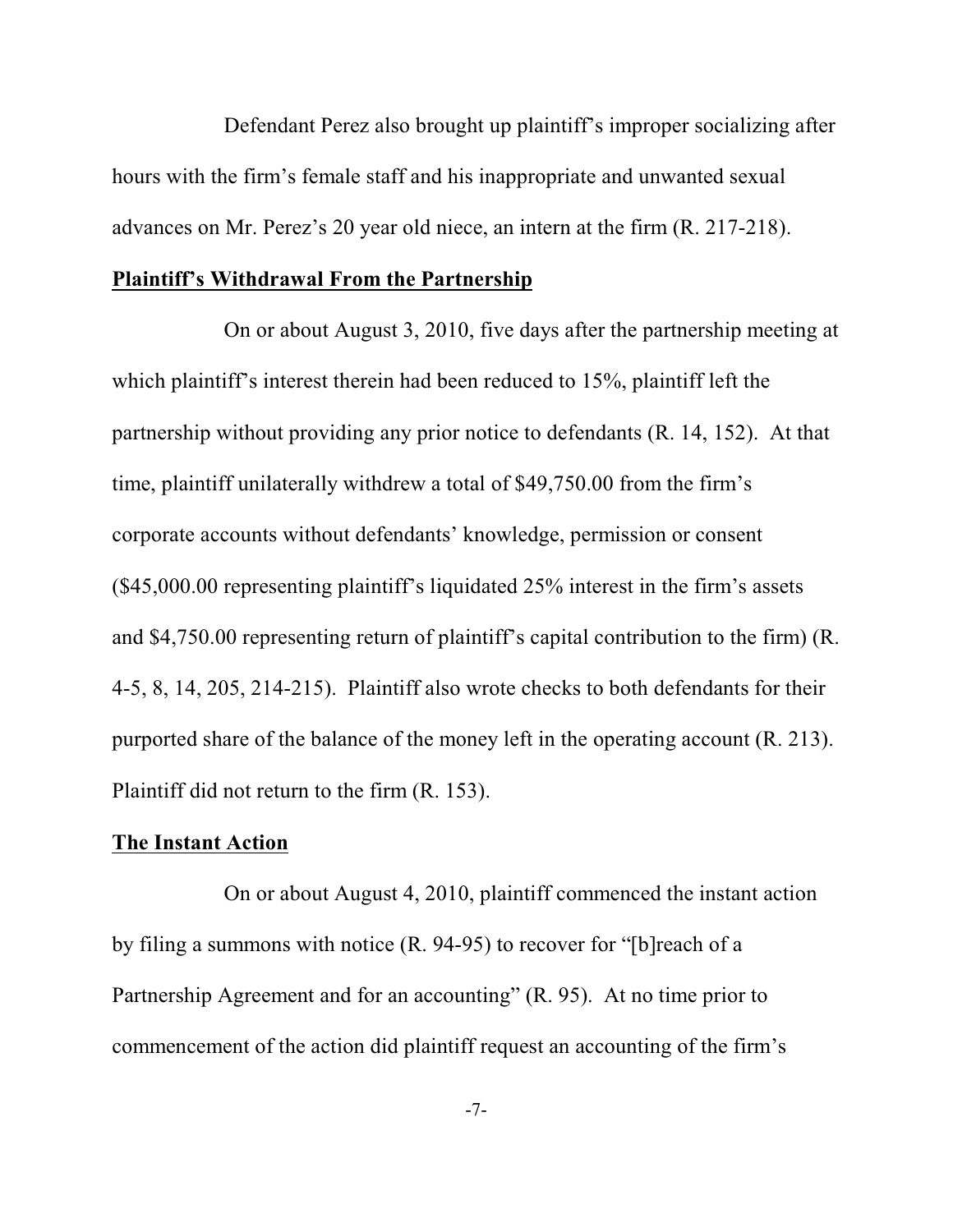assets.

Nearly one year and a half after he commenced the action, plaintiff finally served on or about December 2, 2011, a complaint (R. 118-131) which alleged two causes of action. In the first cause of action (R. 118-128), plaintiff claimed that he was entitled to at least \$1,000,000 in damages caused by defendants' alleged breach of the Partnership Agreement, and by defendants' improperly reducing his interest therein from 25% to 15%. The second cause of action (R. 128-129) sought an accounting of the partnership. Plaintiff's complaint did not seek a dissolution of the partnership.

In their answer (R. 132-140), defendants denied the material allegations of the complaint and interposed various affirmation defenses and counterclaims, including plaintiff's breach of contract and fraud.

## **Plaintiff's Lengthy Failure to Litigate This Action**

After defendants served their answer, plaintiff, for several years took no steps to prosecute the case. Plaintiff did not serve any discovery demands or follow up on his request for an accounting. Consequently, the matter was marked off calendar (R. 143).

Thereafter, plaintiff moved to restore the case to active status (R.143). By order dated July 28, 2014, the Supreme Court (Bucaria, J.) (R. 143) granted

-8-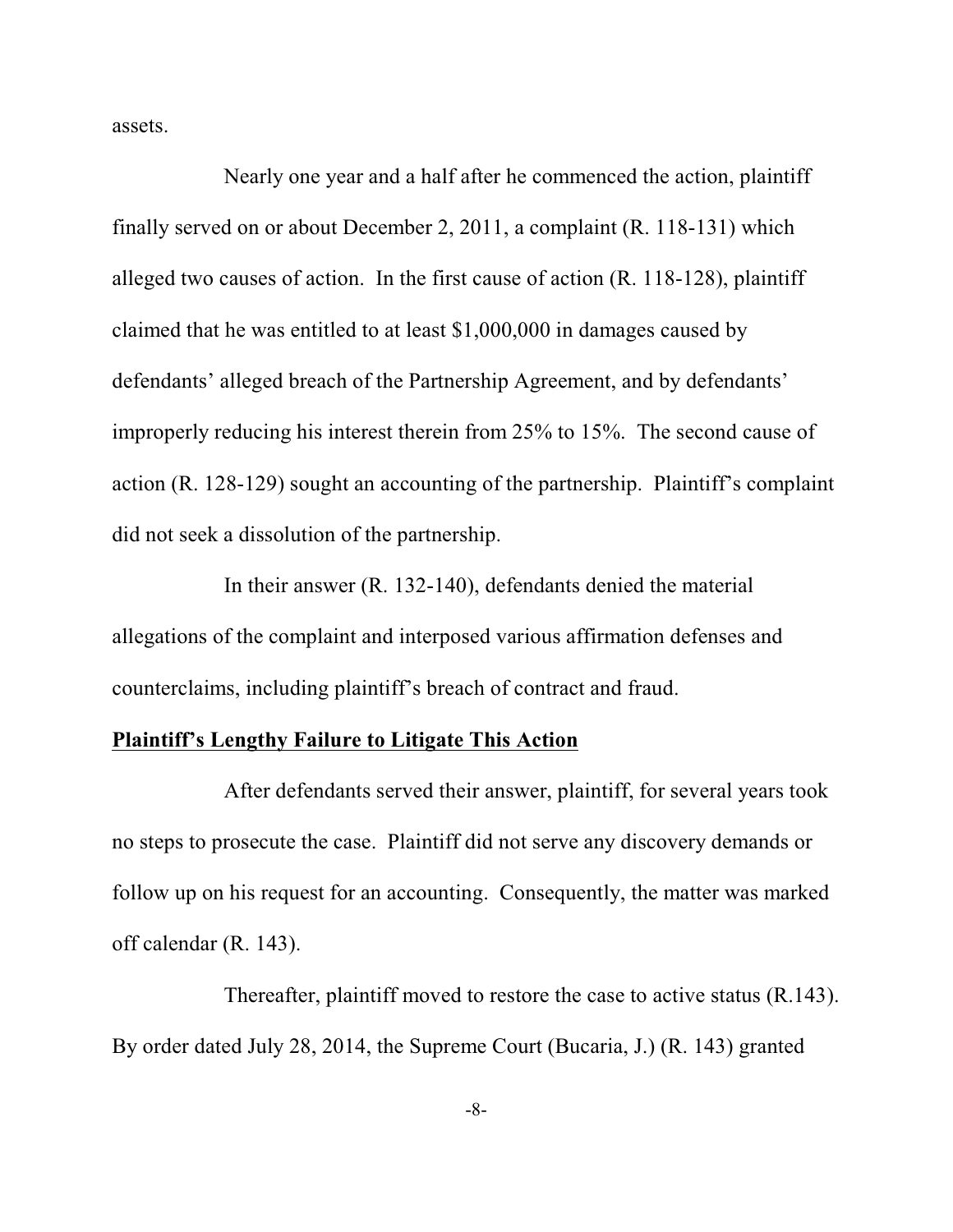plaintiff's motion without opposition. The court certified the case "as ready for trial" because of the parties' unexplained delay in prosecuting the case from October 19, 2012 to April 2, 2014 (R. 143). The court directed plaintiff to file a note of issue within 90 days of the date of this order (R. 143).

Notwithstanding the fact that the court had certified the case as trial ready, on or about September 2, 2014, approximately five weeks after the certification order, plaintiff served defendants with various discovery demands, which defendants promptly rejected as untimely (R, 96-117).

On or about October 24, 2014, the plaintiff filed a note of issue (R. 141-142).

## **Defendants' Motion to Dismiss**

By notice of motion dated December 17, 2014 (R. 10-11), defendants moved to dismiss the complaint upon the ground that plaintiff was merely entitled to an accounting and that plaintiff's cause of action for breach of contract should be dismissed as premature (R. 15-20).

## **Plaintiff's Cross-Motion to Dismiss Defendants' Counterclaims**

Plaintiff cross-moved (R. 144-186) to dismiss and/or for summary judgment dismissing defendants' counterclaims. Plaintiff contended that the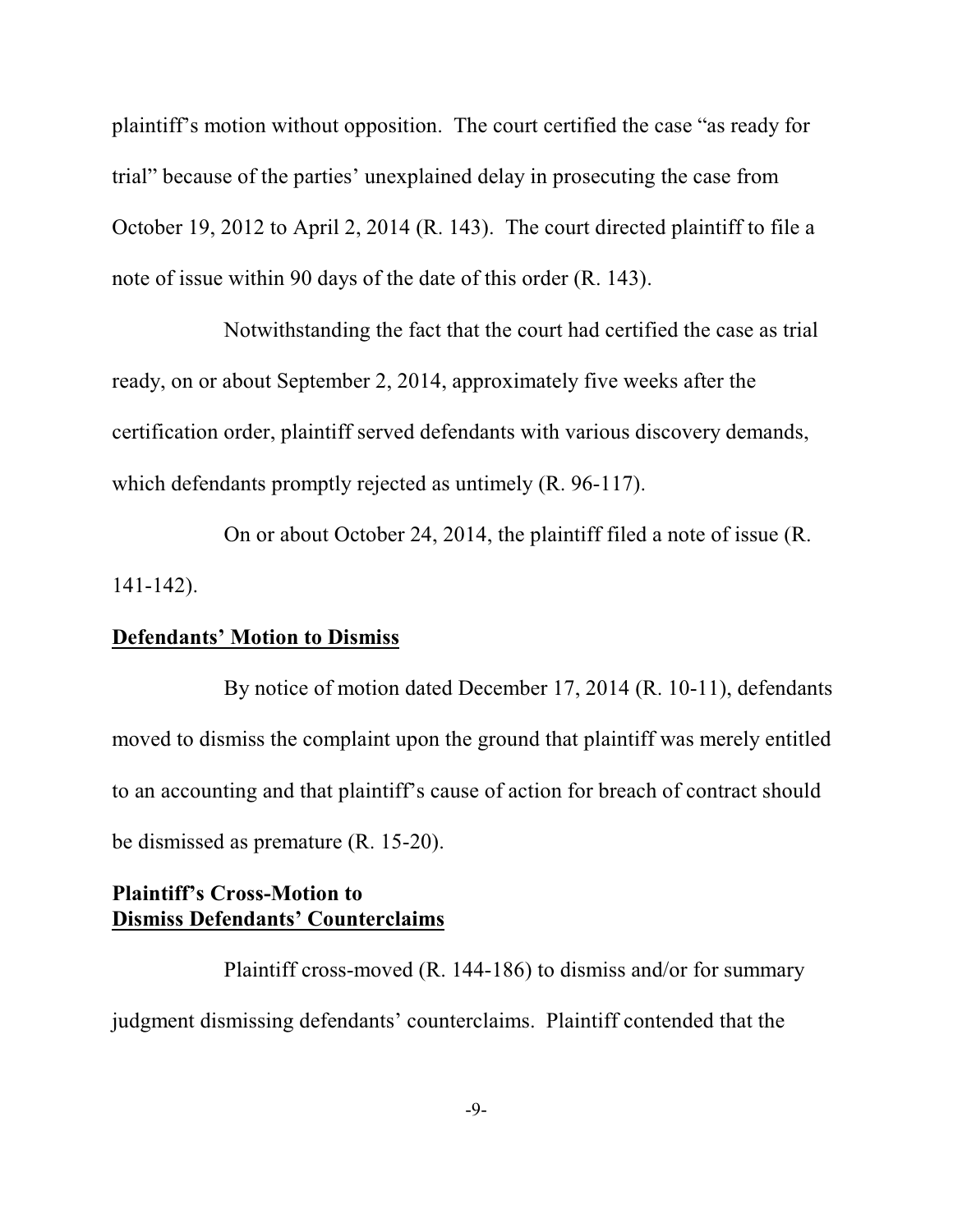limited partnership was dissolved, and that he is entitled to an accounting and, refusing to recognize the reduction of his partnership interest to 15%, that the "sum I took [on August 3, 2010] was calculated based on my 25% interest in the Partnership and that defendants, LAROCK and PEREZ, each received a sum consistent with their 37.5% interest in the Partnership" (R. 171).

#### **The Order dated May 7, 2015**

In its order dated May 7, 2015 (R. 3-5), the Supreme Court granted defendants' motion and dismissed the complaint. The court, in treating defendants' motion to dismiss as a motion for summary judgment, first concluded that defendants established prima facie that plaintiff was paid the buyout price based upon his 25% partnership interest and that plaintiff failed to raise a question of fact as to whether he received these payments. The court went on to determine that "[t]he purported July 29, 2010 amendment of the limited partnership agreement, attempting to reduce Zohar's interest to 15% was invalid because it was not consented to by plaintiff"  $(R, 5)$ . The court noted that neither party asserted a claim for dissolution of the limited partnership (R. 4).

#### **Plaintiff's Motion to Reargue**

By notice of motion June 29, 2015 (R. 233-234) plaintiff moved to reargue that portion of the May 7, 2015 order as dismissed the complaint, arguing

-10-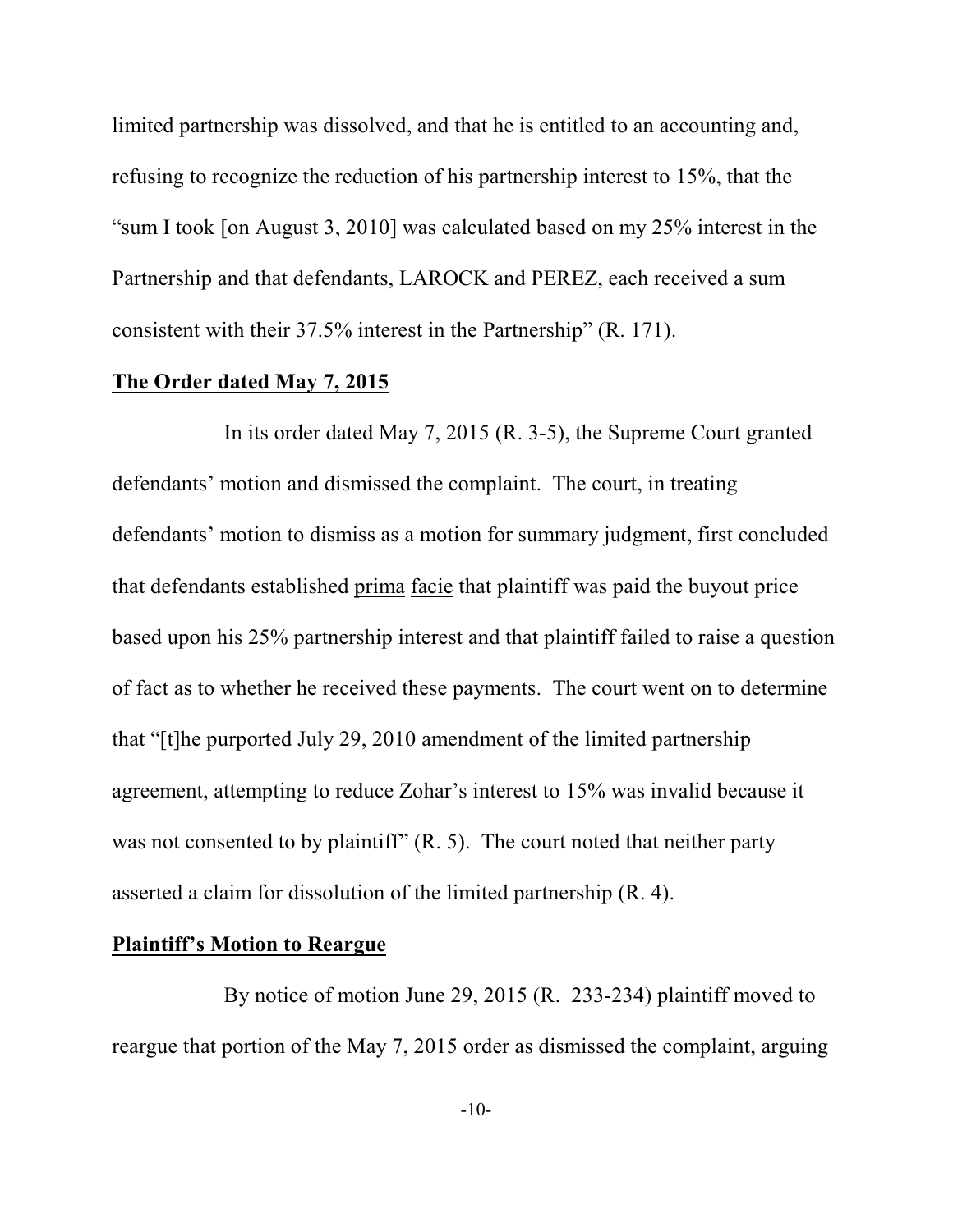that defendants' counsel had agreed that the partnership was dissolved and an accounting was necessary (R. 242-243). Plaintiff further argued that even if he was only entitled to the buyout price, an accounting was necessary to calculate the buyout sum (R. 240).

## **Defendants' Opposition and Cross-Motion to Reargue**

In opposition to plaintiff's motion, defendants argued that plaintiff's request for an accounting was not allowed by the Partnership Agreement, since it expressly provide that plaintiff's voluntary withdrawal from the partnership did not dissolve the partnership (R. 258-259).

Defendants cross-moved, in the event plaintiff's motion for rearguement was granted, to reargue that part of the May 7, 2015 order as determined that defendants reduction of plaintiff's partnership interest to 15% was invalid, and to reinstate their counterclaims (R. 254). Defendants contended that the amendment which reduced plaintiff's partnership interest from 25% to 15% did not require plaintiff's consent, since the Partnership Agreement authorizes holders of at least 66% interest in the partnership to amend the Partnership Agreement (R. 259-260).

## **The November 16, 2015 Order**

By order dated November 16, 2015 (R. 7-9), the Supreme Court

-11-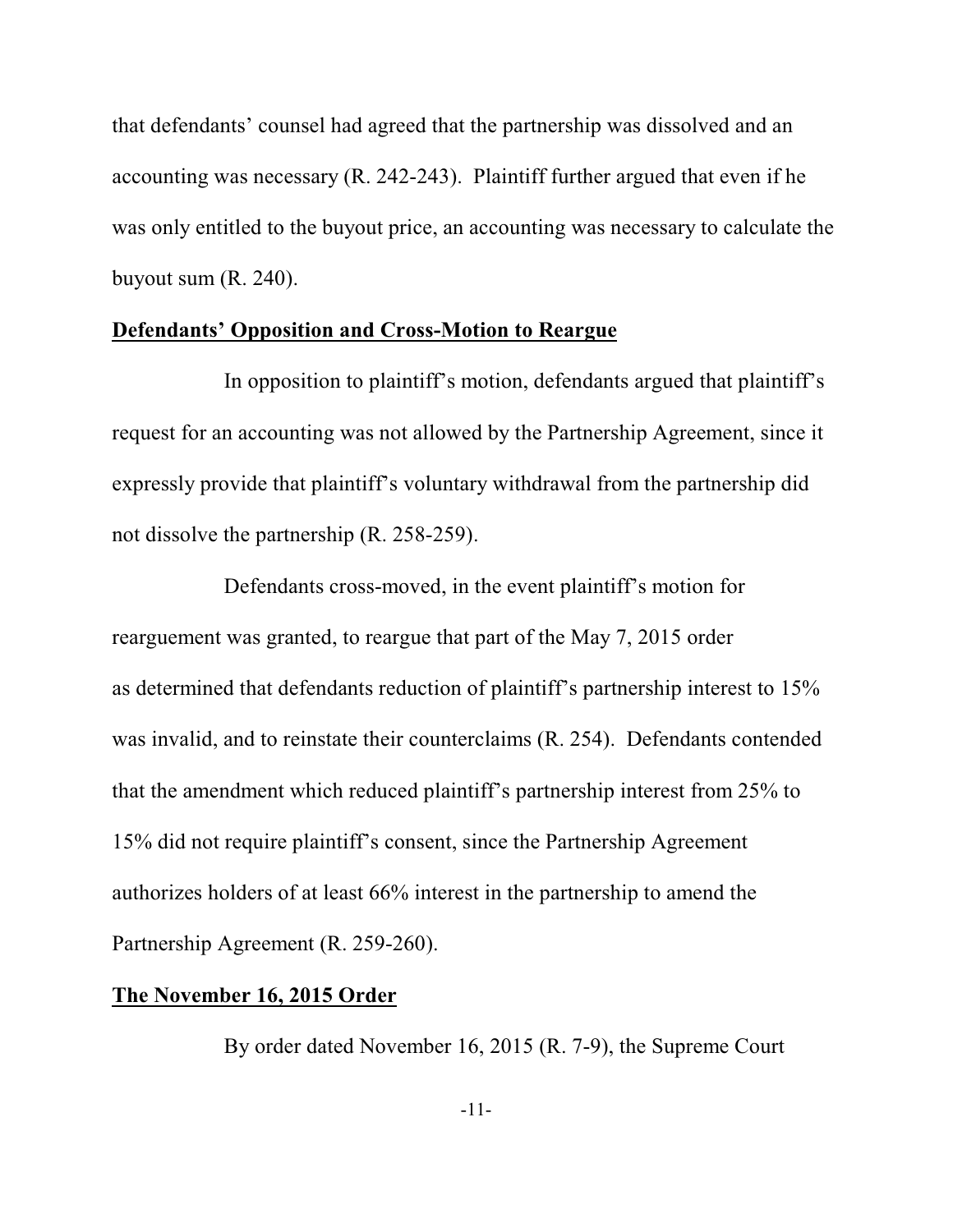granted plaintiff's and defendants' respective motions for reargument, and upon reargument, simply stated, without explanation, that the motions are granted "to the extent of ordering" (R. 7, 8).

The Court also stated, again without explanation, that its prior determination that the "purported reduction of plaintiff's interest in the limited partnership was improper" (R. 9).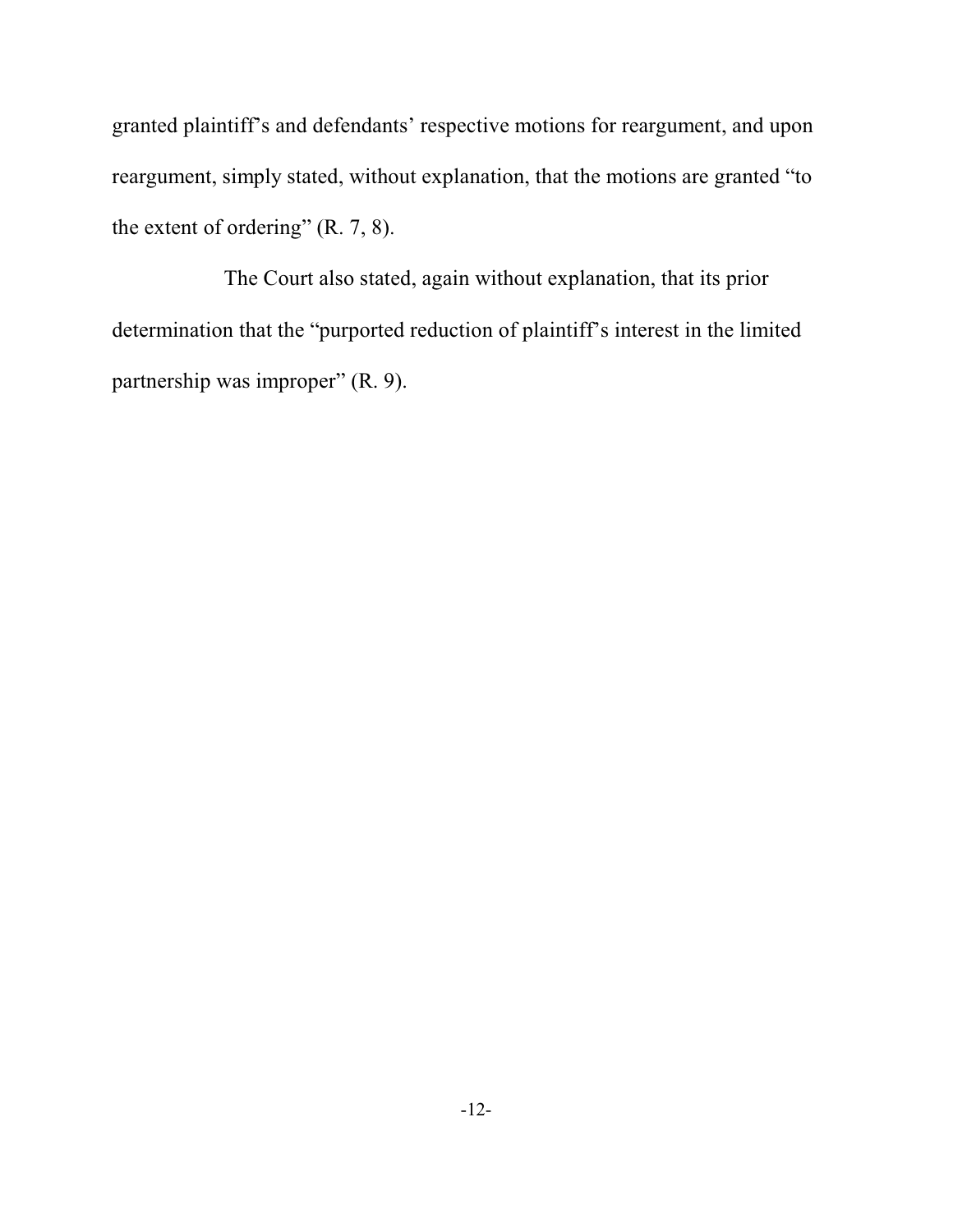#### **POINT I**

## **PLAINTIFF IS NOT ENTITLED TO AN ACCOUNTING UNDER THE PARTNERSHIP AGREEMENT**

It is well settled that absent "prohibitory provisions of the statutes or of rules of the common law relating to partnerships, or considerations of public policy, the partners \* \* \* may include in the partnership articles any agreement they wish concerning the sharing of profits and losses, priorities of distribution on winding up of the partnership affairs and other matters. If complete, as between the partners, the agreement so made controls." Lanier v. Bowdoin, 282 N.Y. 32, 38, 24 N.E.2d 732, *rearg. denied* 282 N.Y. 611, 25 N.E.2d 391 (1940). Thus, partners may include in the partnership articles practically "any agreement they wish." Riviera Congress Assocs. v. Yassky, 18 N.Y.2d 540, 548, 277 N.Y.S.2d 386 (1966); see also, Cohen v. Lord, Day & Lord, 75 N.Y.2d 95, 102, 103, 551 N.Y.S.2d 157 (1989).

Unless there is an agreement to the contrary, withdrawal of a partner constitutes dissolution of the law partnership. Partnership Law § 60; Matter of Vann v. Kreindler, Relkin & Goldberg, 54 N.Y.2d 936, 445 N.Y.S.2d 139 (1981). However, where there is an agreement to avoid automatic dissolution of the firm,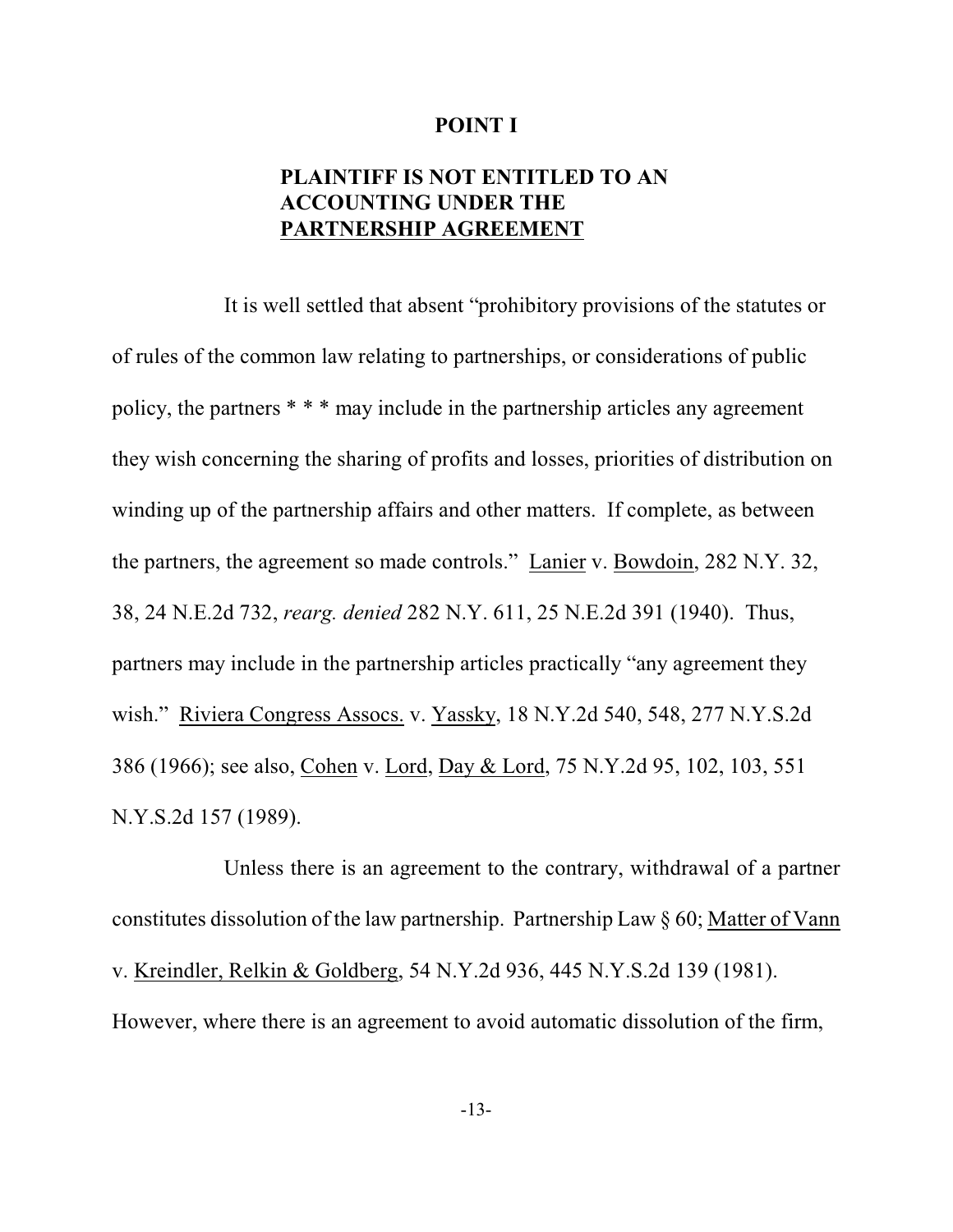the withdrawing partner may forego the ordinary and full accounting for the amount owed had there been a formal dissolution and liquidation. Partnership Law § 69.

Here, the Supreme Court's order dated November 16, 2015 erroneously directed an accounting. Notwithstanding defendants' position taken on the original motion, plaintiff is not entitled to an accounting because the Partnership Agreement does not authorize an accounting where, as here, a partner voluntary withdraws from the partnership. See Lai v. Gartlan, 46 A.D.3d 237, 243, 845 N.Y.S.2d 30 ( $1<sup>st</sup>$  Dep't 2007) ("Under Partnership Law § 44, any partner has the right to a formal account of partnership affairs if the right exists under the terms of the partnership agreement"). Rather, as the Supreme Court correctly noted in its May 7, 2015 order, plaintiff, upon leaving the firm, was merely entitled to a buyout price, defined as the product of the partner's percentage of net book value and sharing ratio as of an applicable date (R. 30, 45).

Moreover, as the court noted in its May 7, 2015 order, "neither plaintiff nor defendants have asserted a claim for dissolution of the limited partnership" (R. 4), which is a prerequisite for an accounting. Nicholson v. Nicholson, 288 A.D.2d 743, 744, 732 N.Y.S.2d 749 (3d Dept 2001) ("By its terms, Partnership Law § 74 precludes an accounting prior to the termination or dissolution of the partnership").

Under Section 12.01 of the Partnership Agreement, the partnership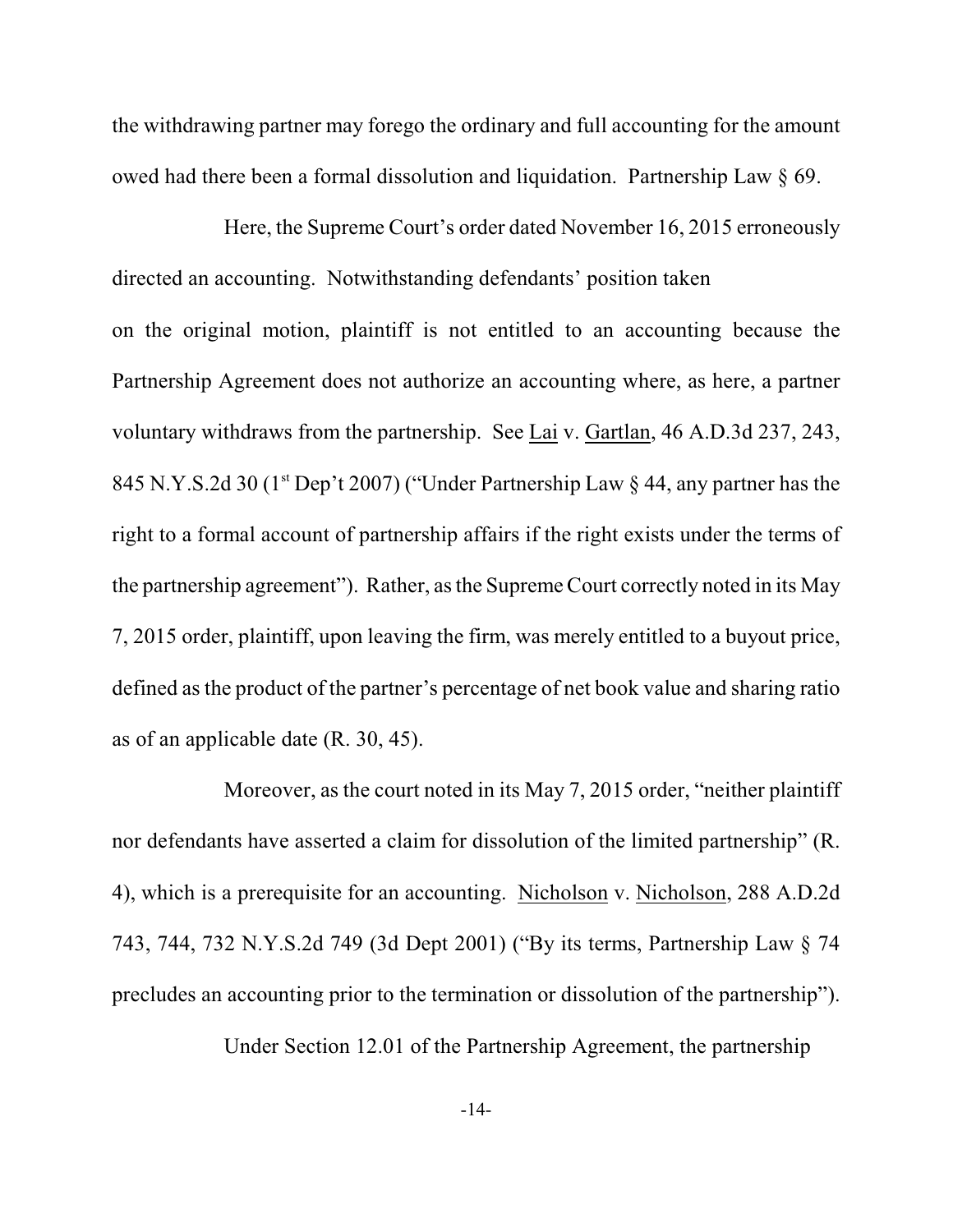did not automatically dissolve when plaintiff left the partnership since defendants LaRock and Perez remained after plaintiff's departure. See Klein, Wagner & Morris v. Lawrence A. Klein, P.C., 186 A.D.2d 631, 632, 588 N.Y.S.2d 424 (2d Dep't 1992) ("The partnership agreement between Lawrence A. Klein, P.C., and Wagner & Morris, P.C., provided that the death of any of the partners would not terminate the partnership and that the partnership shall be continued by the remaining partners"); Odette Realty Co. v. DiBianco, 170 A.D.2d 299, 565 N.Y.S.2d 815 (1<sup>st</sup> Dep't 1991) (neither withdrawal nor sale of respective interests of four partners resulted in dissolution of partnership nor entitled partner to accounting where partnership agreement specifically provided that withdrawal would not effect dissolution of partnership and that partner could sell his or her interest without restriction or limitation).

Since the partnership was not automatically dissolved when plaintiff left the firm, plaintiff was not entitled to an accounting. Arrants v. Dell Angelo, 73 A.D.2d 633, 422 N.Y.S.2d 761, 763 (2d Dep't 1979) (to enlist aid of a court of equity in vindicating a former partner's right to an accounting of his interest the partner must show existence of a partnership, transaction of business by the partnership producing profits or losses to be accounted for, termination or dissolution of the partnership, demand for an accounting and the failure or refusal by the partner with the books,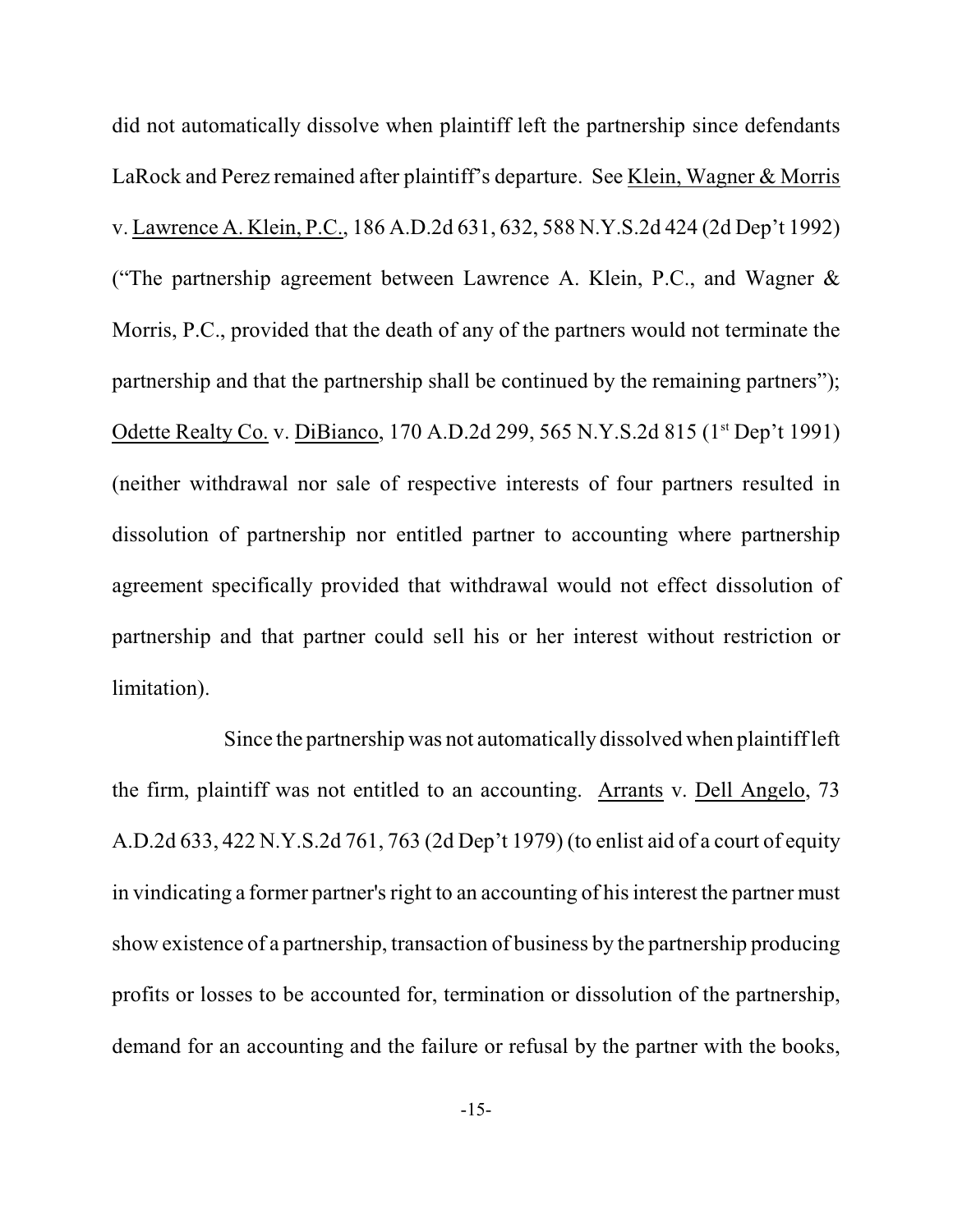records, profits or other partnership assets in its possession to account to the other partner or partners); Lanier v. Bowdoin, 282 N.Y. 32, 38, 24 N.E.2d 732 (1939) ("In the absence of prohibitory provisions of the statutes or of rules of the common law relating to partnerships, or considerations of public policy, the partners of either a general or limited partnership, as between themselves, may include in the partnership articles any agreement they wish concerning the sharing of profits and losses, priorities of distribution on winding up of the partnership affairs and other matters. If complete as between the partners, the agreement so made controls").

The allegations in plaintiff's own complaint supports defendants' position, since plaintiff characterizes himself as a "Leaving Member" who is entitled to the buyout price, regardless of whether he voluntarily withdrew as a partner or was expelled (R. 127).

Consequently, the May 7, 2015 order focused on whether plaintiff received his buyout price, not whether he was entitled to an accounting. The court concluded that plaintiff's buyout price was obtained when plaintiff unilaterally helped himself to the sum of \$49,750 from the firm's account upon leaving the firm (R. 5). As plaintiff acknowledged below, the "sum I took [on August 3, 2010] was calculated based on my 25% interest in the Partnership and that defendants, LAROCK and PEREZ, each received a sum consistent with their 37.5% interest in the Partnership"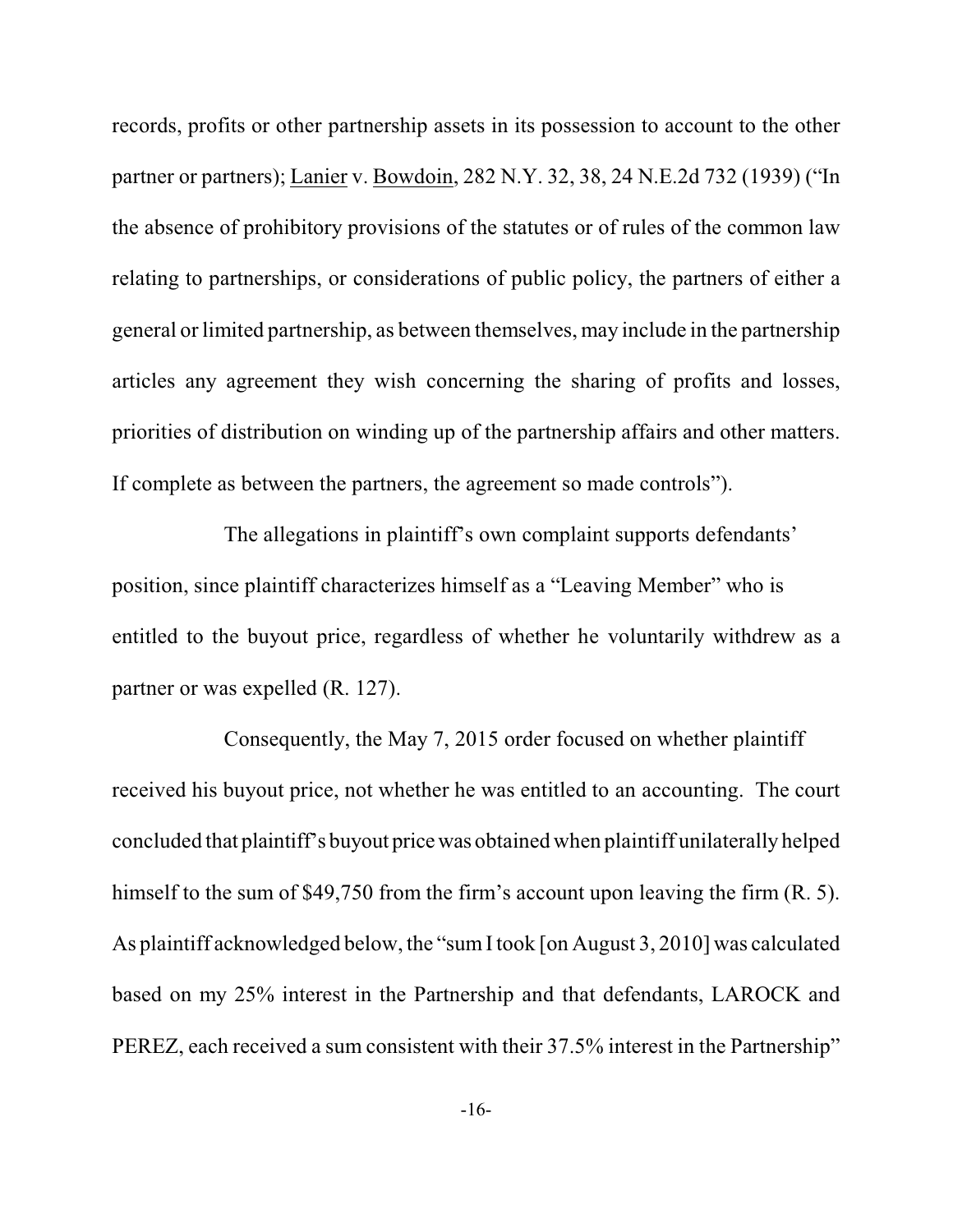(R. 171). Having made such a determination, the court properly dismissed the complaint (R. 3, 5).

Since plaintiff withdrew his appeal from the May 7, 2015 order<sup>3</sup>, plaintiff may not challenge the Supreme Court's determination that the \$49,750 he took from the firm's account fully satisfied his buyout price (as that term is defined in the limited partnership agreement) and the return of his initial capital contribution.

Accordingly, the order dated November 16, 2015, to the extent appealed from by defendants, should be reversed and the complaint dismissed.

<sup>&</sup>lt;sup>3</sup>By Order dated March 21, 2016, this Court, inter alia, granted plaintiff's application to withdraw his appeal and marked the appeal withdrawn.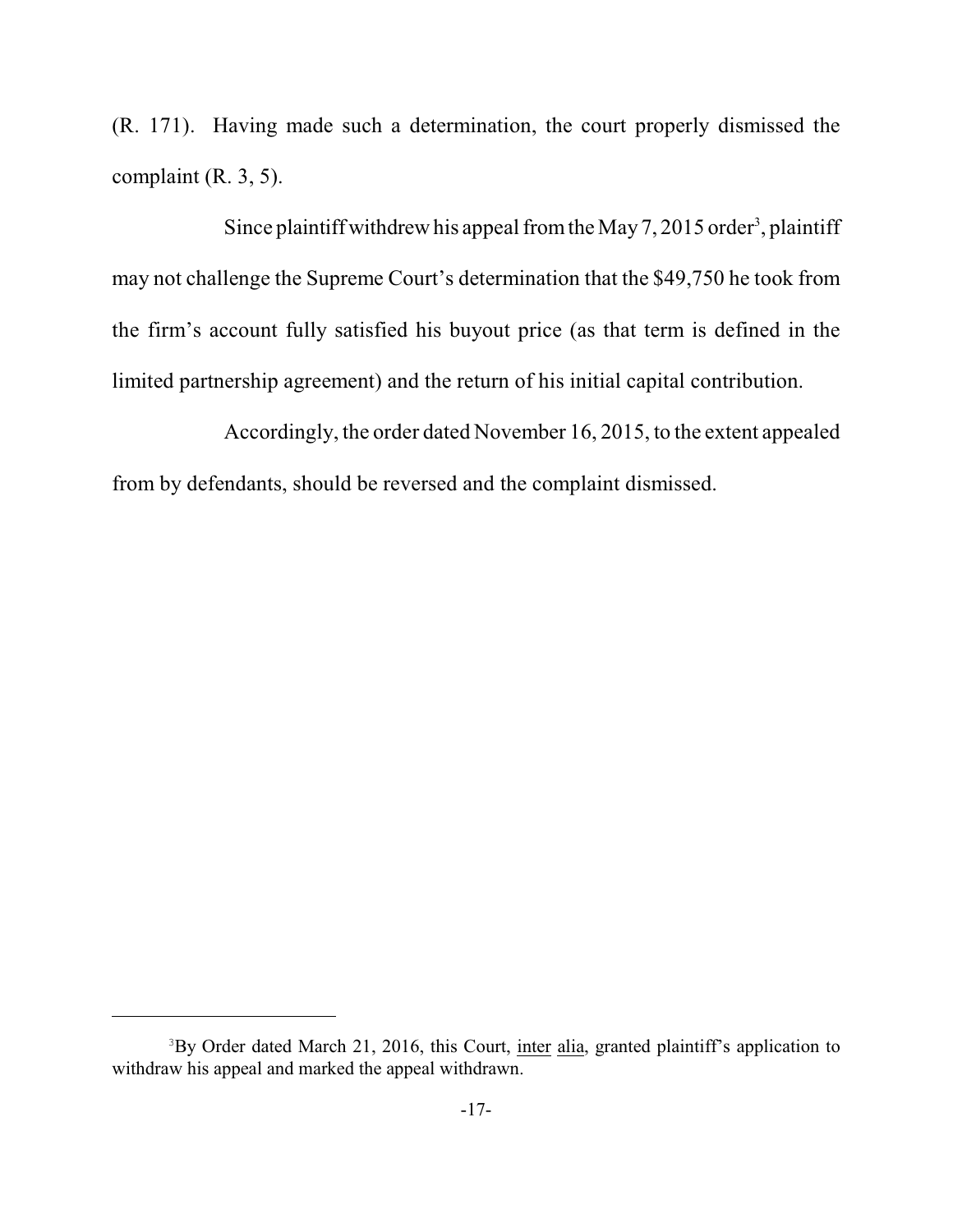#### **POINT II**

## **THE REDUCTION OF PLAINTIFF'S PARTNERSHIP INTEREST FROM 25% TO 15% WAS PROPER AND IN ACCORDANCE WITH THE PARTNERSHIP AGREEMENT**

The rights and obligations of partners as between themselves arise from and are fixed by their agreement. Levy v. Leavitt, 257 N.Y 461, 466 (1931).

Section 15.01 of the Partnership Agreement, entitled "Amendment or Modification", expressly and unambiguously provides, without limitation, that "[t]he Articles and this Agreement may be amended or modified from time to time only by a written instrument executed and agreed to by Partners holding 66% of the outstanding Points" (R. 84). Under this provision, defendants LaRock and Perez had the right to reduce plaintiff's interest to 15%, since they collectively held more than 66% of the partnership interest (points). Silverman v. Caplin, 150 A.D.2d 673, 541 N.Y.S.2d 546, 547 (2d Dep't 1989) ("If, as in the instant case, it is evident that a written partnership agreement is a complete expression of the parties' intention, the language of the partnership agreement controls and will not be questioned"); Bailey v. Fish & Neave, 30 A.D.3d 48, 51-52, 814 N.Y.S.2d 104  $(1<sup>st</sup> Dep't 2006)$ , affd, 8 N.Y.3d 523, 837 N.Y.S.2d 600 (2007) ("the parties" partnership agreement, which provides that a majority partnership interest vote is

-18-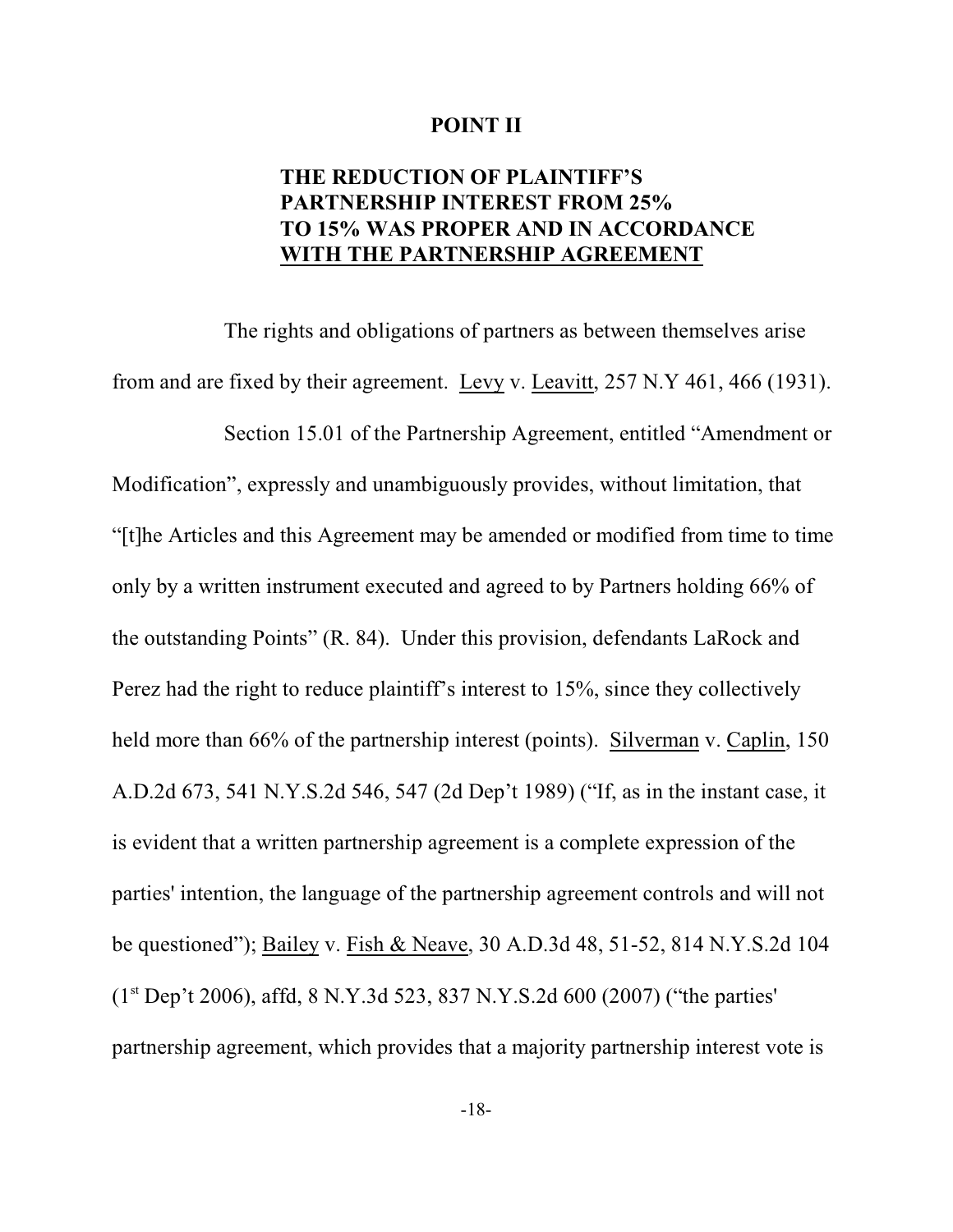conclusive on 'all questions relating to the partnership business (including dissolution of the partnership),' was properly amended by majority vote on the issue of the compensation of withdrawing partners").

The Supreme Court's conclusion in its May 7, 2015 order – which the court adhered to in its November 16, 2015 order – that the July 29, 2010 amendment "was invalid because it was not consented to by plaintiff" (R. 5), impermissibly rewrote the Partnership Agreement to require unanimity for the amendment at issue herein to become effective. Heritage Co. of Massena v. LaValle, 199 A.D.2d 1036, 1037, 605 N.Y.S.2d 613 (4<sup>th</sup> Dep't 1993) ("Because the detailed partnership agreement is a complete expression of the partners' intentions, we cannot, as plaintiff suggests, rewrite the agreement to disqualify defendant from voting on this partnership decision").

Further, there is no dispute that the subject amendment went into effect before plaintiff left the partnership and therefore plaintiff is bound thereunder. Bailey v. Fish & Neave, supra, 30 A.D.3d at 53 ("Plaintiff Bailey's claim that he withdrew from the law firm prior to the effective date of the amendment, and therefore was not bound by its terms, is without merit").

Accordingly, in the event the complaint is not dismissed, this Court should conclude that plaintiff's interest in the partnership is 15%.

-19-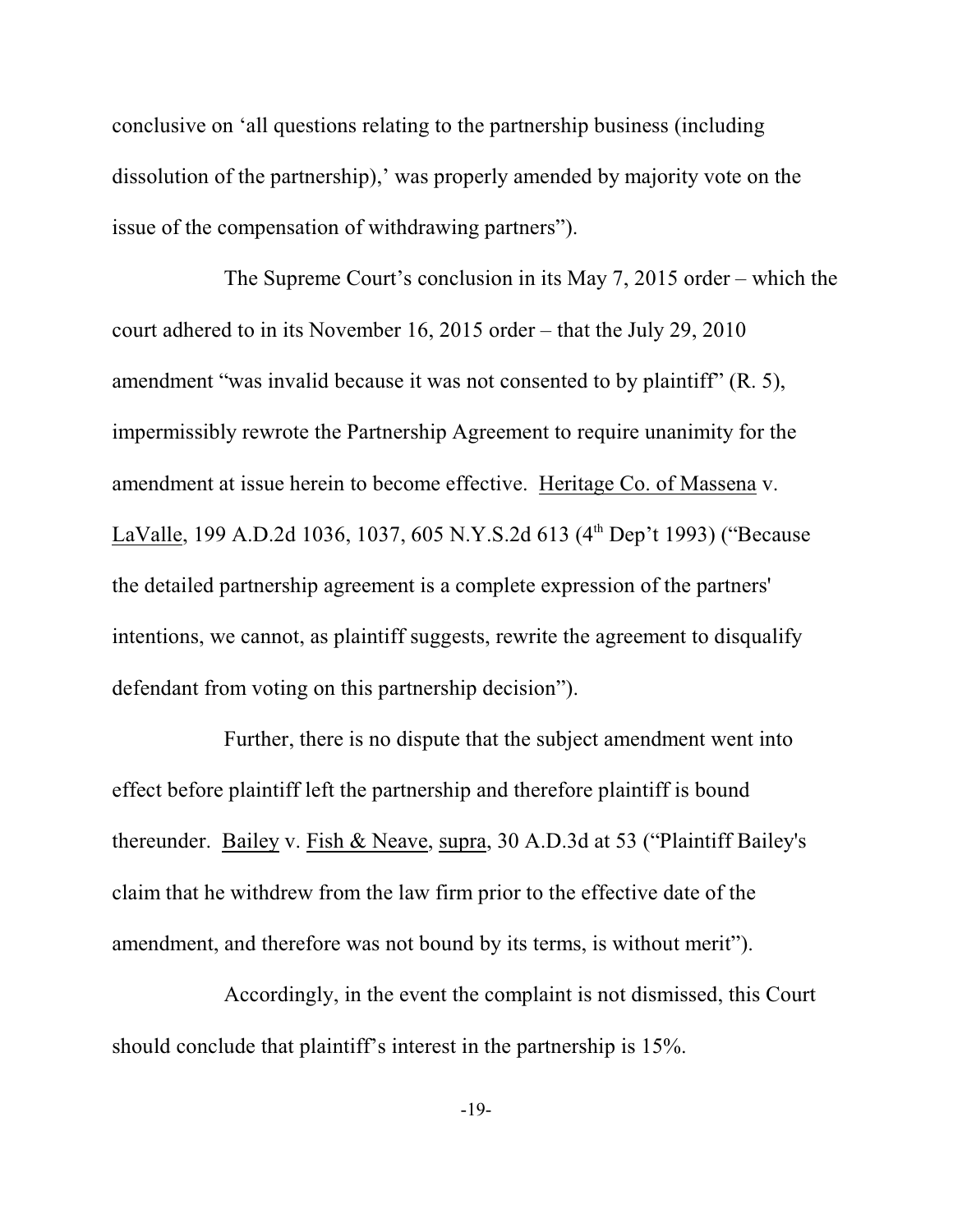## **CONCLUSION**

**FOR THE FOREGOING REASONS, THE ORDERS DATED MAY 7, 2015 AND NOVEMBER 16, 2015, TO THE EXTENT APPEALED FROM BY DEFENDANTS:**

- **(1) SHOULD BE REVERSED;**
- **(2) PLAINTIFF'S MOTION FOR REARGUMENT SHOULD BE DENIED AND THE COMPLAINT DISMISSED;**
- **(3) ALTERNATIVELY, PLAINTIFF'S INTEREST IN THE PARTNERSHIP AT ISSUE HEREIN IS 15%**

Dated: New York, New York May 2, 2016

Respectfully submitted,

PETER S. THOMAS , P.C. Attorneys for Defendants-Appellants 108-18 Queens Boulevard, Suite 606 Forest Hills, New York 11375 (718) 896-7200

APPELLATE COUNSEL:

LAWRENCE B. GOODMAN, ESQ. 42 Broadway, Suite 1927 New York, New York 10004 (212) 725-5305

 $\mathcal{L}_\text{max}$  , where  $\mathcal{L}_\text{max}$  , we have the set of the set of the set of the set of the set of the set of the set of the set of the set of the set of the set of the set of the set of the set of the set of the set of